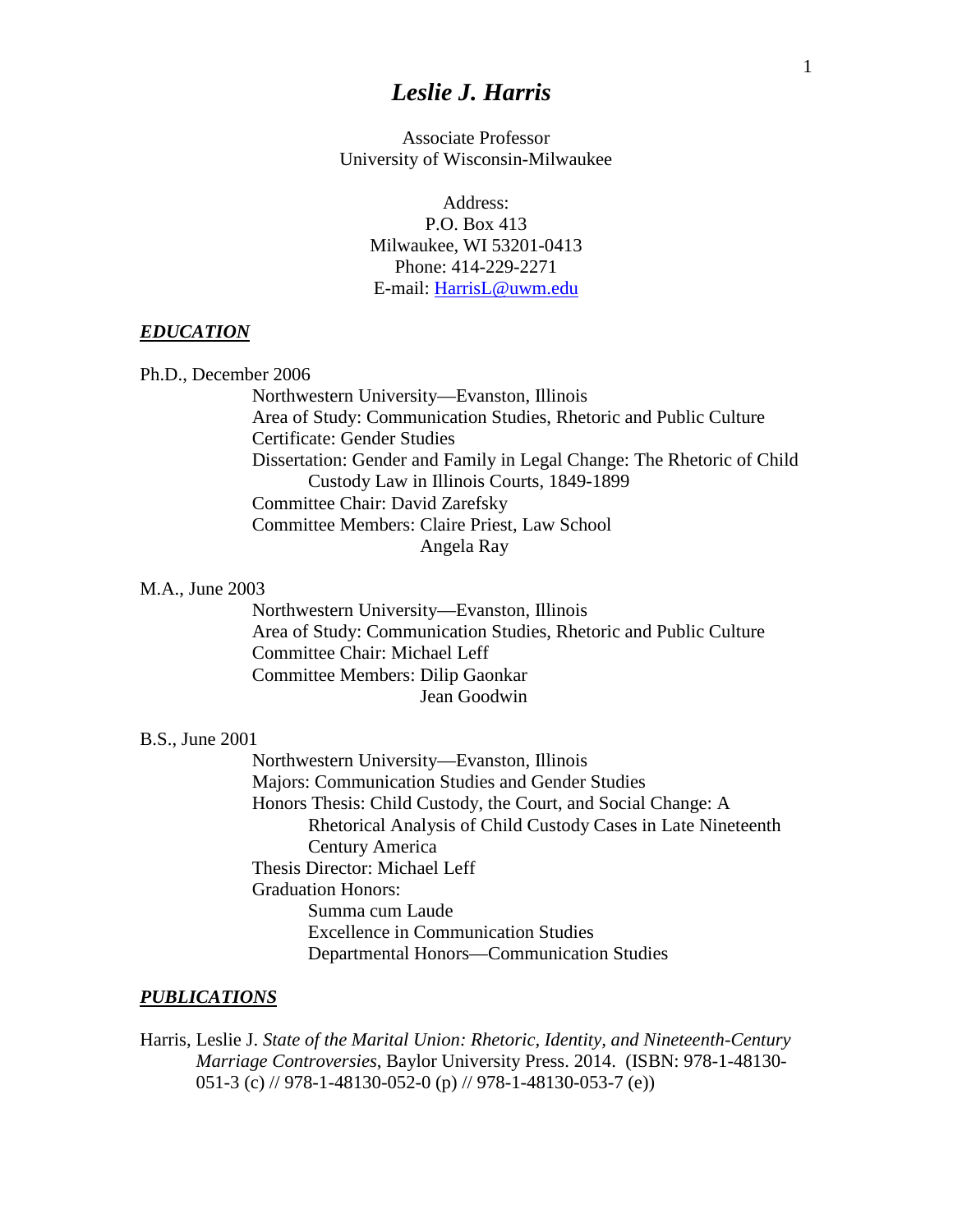- Harris, Leslie J. and Sang-Yeon Kim, "'True' Americans and 'Violent' Immigrants: Making Sense of Wife Murder in the Nineteenth-Century United States." *Immigrants and Minorities*, 2014.
- Harris, Leslie J. and Mike Allen. "The Paradox of Authentic Identity: Mormon Women and the Nineteenth Century Polygamy Controversy." In *Reasoned Argument and Social Change,* edited by Robert Rowland, 340-47. Washington D.C.: National Communication Association, 2011.
- Harris, Leslie J. "Law as Father: Metaphors of Family in Nineteenth-Century Law." *Communication Studies*. 61 (2010): 526-542.
- Harris, Leslie J. and Kimberly Smith. "Feminists for Life and the Appropriation of History." In *The Functions of Argument and Social Context,* edited by Dennis S. Gouran, 158-163. Washington D.C.: National Communication Association, 2010.
- Harris, Leslie J. "Motherhood, Race, and Gender: The Rhetoric of Women's Antislavery Activism in the *Liberty Bell* Giftbooks." *Women's Studies in Communication*. 32 (Fall 2009): 293-319.
- Harris, Leslie J. "Torn from Her Very Bosom: Melodramatic Argument in Nineteenth Century Law." In *Engaging Argument*, edited by Patricia Riley, 293-298. Washington: National Communication Association, 2006.
- Harris, Leslie J. "The Court, Child Custody, and Social Change: The Rhetorical Role of Precedent in a 19th Century Child Custody Decision." *Rhetoric Society Quarterly.*  34 (Winter 2004): 29-45.

## *MEDIA*

#### **Interviews:**

- Interview with Eric Miller, *Religion Dispatches*. "What 19<sup>th</sup>-Century Marriage Controversies Can Tell Us About the Fight for Gay Marriage." October 7, 2014. http://religiondispatches.org/what-19th-century-marriage-controversies-can-tellus-about-the-fight-over-gay-marriage/
- Interview on *The Joy Cardin Show*, "Sexting Among Teen Girls." Wisconsin Public Radio: May 1, 2014.<http://www.wpr.org/shows/sexting-among-teen-girls>
- Interview on *The Joy Cardin Show*, "Barbie is Unapologetic." Wisconsin Public Radio: March 5, 2014.<http://www.wpr.org/shows/barbie-unapologetic>

### **Book Reviews and Related Media:**

Miller, Eric C. "What Does Proper Christian Womanhood have to do with the Ray Rice Story." *Religion Dispatches*. September 11, 2014. http://religiondispatches.org/what-does-proper-christian-womanhood-have-to-dowith-the-ray-rice-story/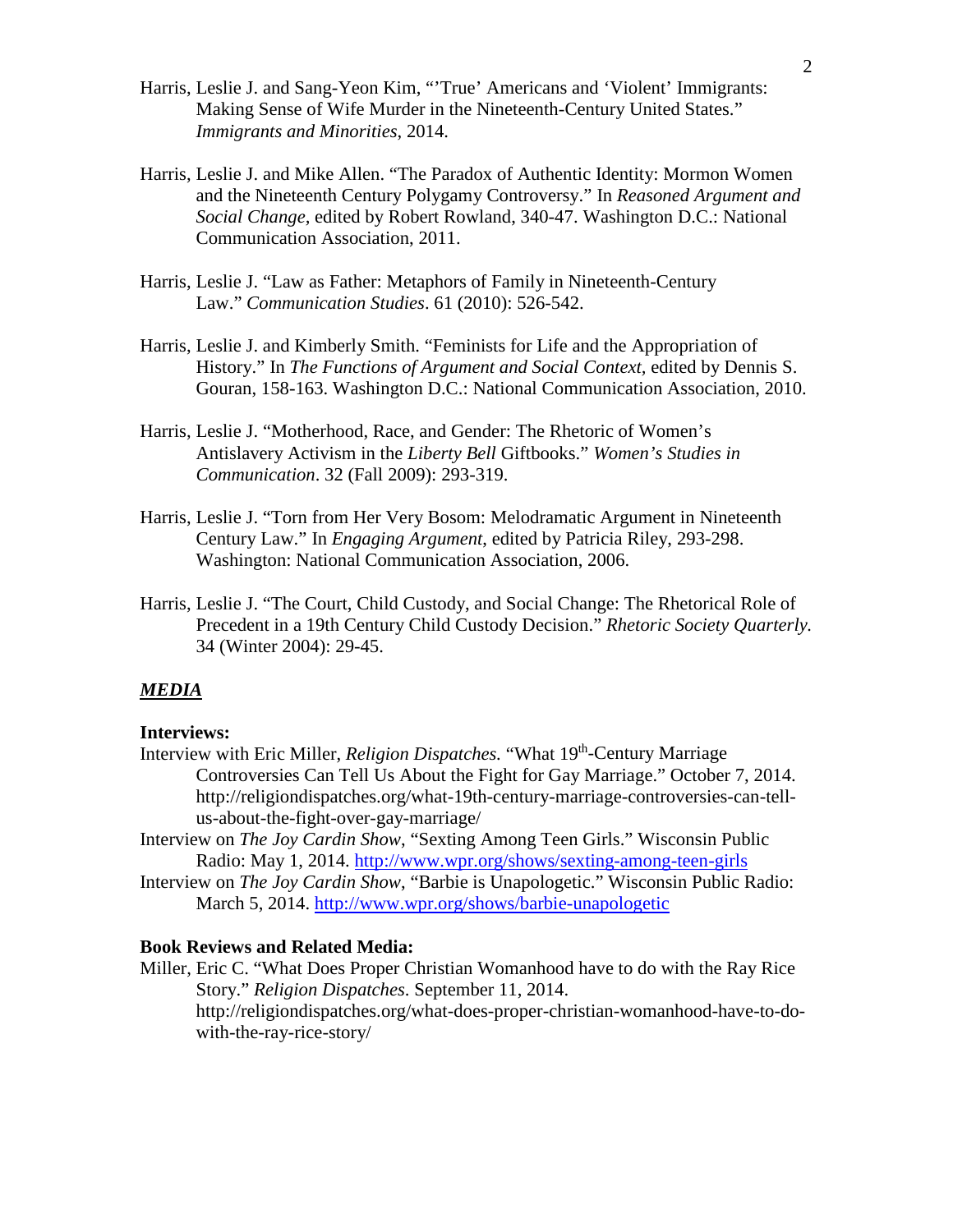#### *AWARDS AND HONORS*

| 2013      | University of Wisconsin – Milwaukee Assessment Showcase, $1st$ place      |
|-----------|---------------------------------------------------------------------------|
|           | departmental entry, with Sang-Yeon Kim, and Nancy Burrell.                |
| 2010-2011 | University of Wisconsin Libraries Research Fellow                         |
| 2009      | Graduate School Research Committee Award, University of Wisconsin-        |
|           | Milwaukee                                                                 |
| 2009-2010 | Center Scholars in Teaching and Learning (with J. Johnson, K. Dindia, H.  |
|           | Song, and J. Jordan), University of Wisconsin-Milwaukee                   |
| 2009      | Faculty Arts and Humanities Travel Award, University of Wisconsin-        |
|           | Milwaukee                                                                 |
| 2004      | Donald H. and Caroline C. Ecroyd Dissertation Year Fellowship,            |
|           | Communication Studies, Northwestern University (one of two awarded)       |
| 2003      | Graduate Research Grant, Northwestern University                          |
| 2002      | James L. Golden Outstanding Student Essay in Rhetoric, Laureate Group     |
|           | (one of the top eight essays), Bowling Green State University             |
| 2001-2002 | Graduate School Fellowship, Northwestern University                       |
| 2001      | Summa cum Laude, Northwestern University                                  |
| 2001      | Excellence in Communication Studies, Northwestern University              |
| 2001      | Departmental Honors—Communication Studies, Northwestern University        |
| 2001      | Roy V. Wood Scholarship (outstanding senior planning to pursue graduate   |
|           | study), School of Speech, Northwestern University                         |
| 2000      | Mary Peterson Gilbert Prize (excellence in speaking), School of Speech,   |
|           | Northwestern University                                                   |
| 2000      | Milton S. Florsheim Prize (excellence in debate), Northwestern University |
| 1999      | James H. McBurney Award (promise in the area of logic), School of         |
|           | Speech, Northwestern University                                           |
| 1998      | James H. McBurney Award (promise in the area of logic), School of         |
|           | Speech, Northwestern University                                           |
| 1997-2001 | Dean's List, Northwestern University                                      |
| 1997-2000 | Clarion DeWitt Hardy Scholarship/ Owen L. Coon Scholarship (debate),      |
|           | Northwestern University                                                   |

### *INVITED PRESENTATIONS*

- "Views from the Porch: State of the Marital Union," Frances Willard Historical Association, Evanston, IL, December 2014
- Invited round table presenter, National Communication Association Seminar on Situated Discourses of Citizenship, November 21, 2013
- "The War on Women' and the Symbolic Appropriation of Women's Bodies," invited participant for division organizer panel, Central States Communication Association Annual Convention, April 2013
- "Pure, Pious, and Polygamous: Mormon Women and the Defense of Polygamy in the Nineteenth Century United States," University of Wisconsin – Milwaukee, Communication Department, March 19, 2010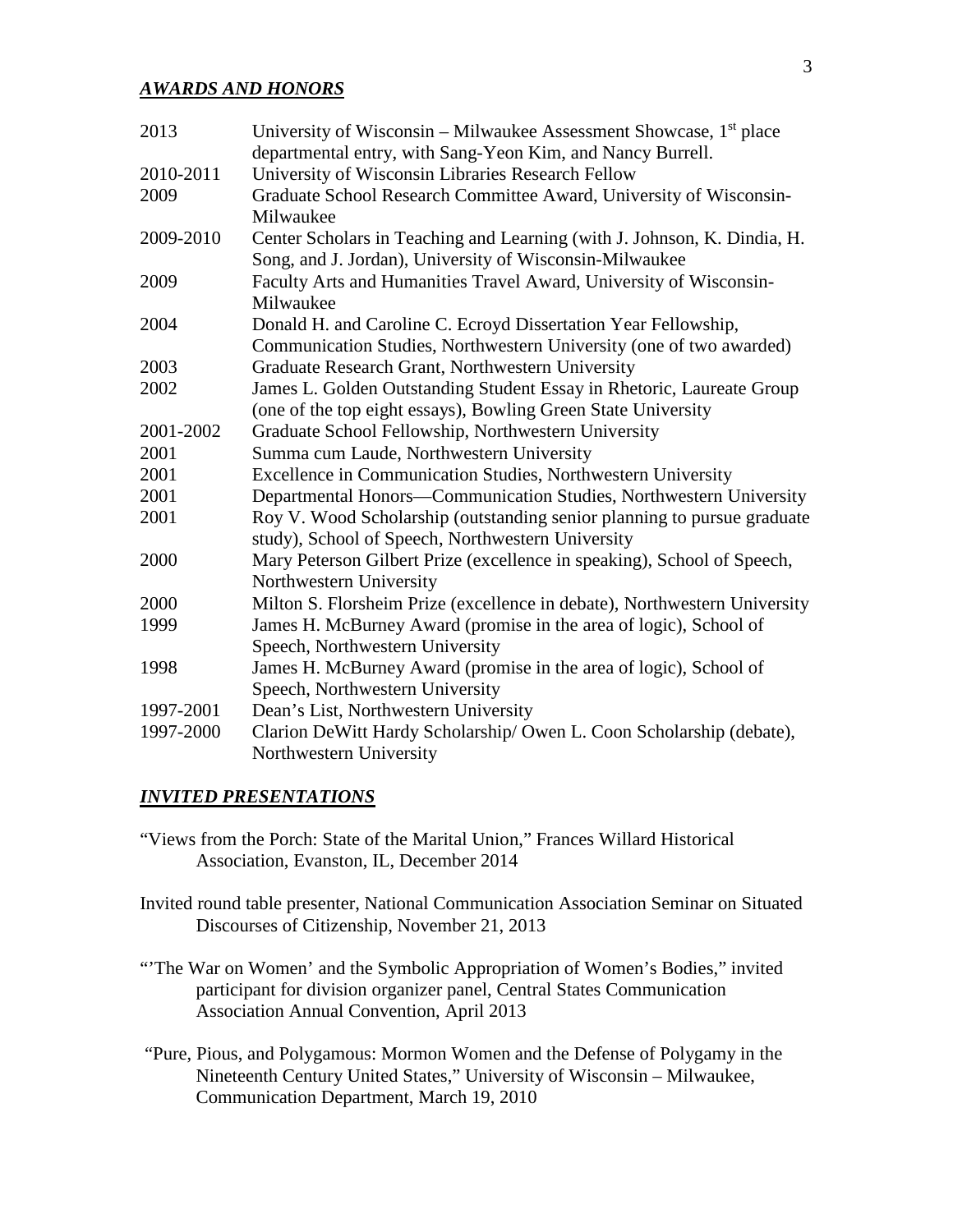"Pure, Pious, and Polygamous: Mormon Women and the Defense of Polygamy in the Nineteenth Century United States," University of Wisconsin – Madison, Center for Print Culture, April 16, 2010

# *CONFERENCE PRESENTATIONS*

| "Frederick Douglass and Racial Permeability," Rhetoric and the Legacies of Race,                                                                    |
|-----------------------------------------------------------------------------------------------------------------------------------------------------|
| National Communication Association Pre-Conference Seminar, November 2014.                                                                           |
| "Swami Vivekananda and Becoming American: Performing Ambiguity at Chicago's                                                                         |
| Columbian Exposition" for National Communication Association Annual                                                                                 |
| Convention, co-authored with Kiranjeet Dhillon, November 2014.                                                                                      |
| "Women in Law: Police Matrons and the Rhetoric of Moral Authority," for Rhetoric                                                                    |
| Society of America Biannual Convention, May 2014                                                                                                    |
| "Rhetoric of Gender and Chinese Immigration in the Nineteenth-Century US," for                                                                      |
| Organization for the Study of Communication, Language, and Gender                                                                                   |
| Conference, October 2013.                                                                                                                           |
| "Miscegenation, the Election of 1864, and Satiric Argument," for NCA/AFA Summer                                                                     |
| Conference on Argumentation, August 2013.                                                                                                           |
| "Honorable Manhood and Barbaric Cruelty: Gender and Class in Nineteenth-Century                                                                     |
| Domestic Violence," Organization for the Study of Communication, Language,                                                                          |
| and Gender Conference, October 2012                                                                                                                 |
| "'Free Love' and the Oneida Perfectionists: Reimagining Female Agency by                                                                            |
| Reimagining Marriage," for Rhetoric Society of American Convention, May<br>2012.                                                                    |
| "Free Love and Radical Maternalism," National Communication Association Annual                                                                      |
| Convention, November 2011                                                                                                                           |
| "The Paradox of Authentic Identity: Mormon Women and the Nineteenth Century                                                                         |
| Polygamy Controversy," co-authored with Mike Allen, NCA/AFA Summer                                                                                  |
| Conference on Argumentation, July 2011.                                                                                                             |
| "An Agonistic Rhetorical Criticism: Marriage and Conflict in American Public Culture,"                                                              |
| co-authored with Elizabeth Benacka, Central States Communication Association                                                                        |
| Annual Convention, April 2011.                                                                                                                      |
| "Making Gender Visible Through Music in the Non-Gender Studies Classroom," UW<br>System Wisconsin Women's Studies and LGBTQ Conference, March 2011. |
| "Constituting the American Identity in the Nineteenth Century Mormon Defense of                                                                     |
| Polygamy," National Communication Association Annual Convention, November                                                                           |
| 2010.                                                                                                                                               |
| "Feminism and the "Spiral of History": History in the Rhetoric of Gloria Steinem,"                                                                  |
| Rhetoric Society of American Convention, May 2010                                                                                                   |
| "Gender, Law, and Public Spectacle: Rhetorically Constituting the Divorced Woman in                                                                 |
| the 1860s Popular Divorce Trials," National Communication Association Annual                                                                        |
| Convention, November 2009.                                                                                                                          |
| "Feminists for Life and the Appropriation of History," co-authored with Kimberly Smith,                                                             |
| NCA/AFA Alta Conference on Argumentation, August 2009                                                                                               |
| "Sensationalist Rhetoric, Gender, and Law: Making Law into Public Spectacle in 1860s                                                                |
| Divorce Trials," National Communication Association, November 2008                                                                                  |
|                                                                                                                                                     |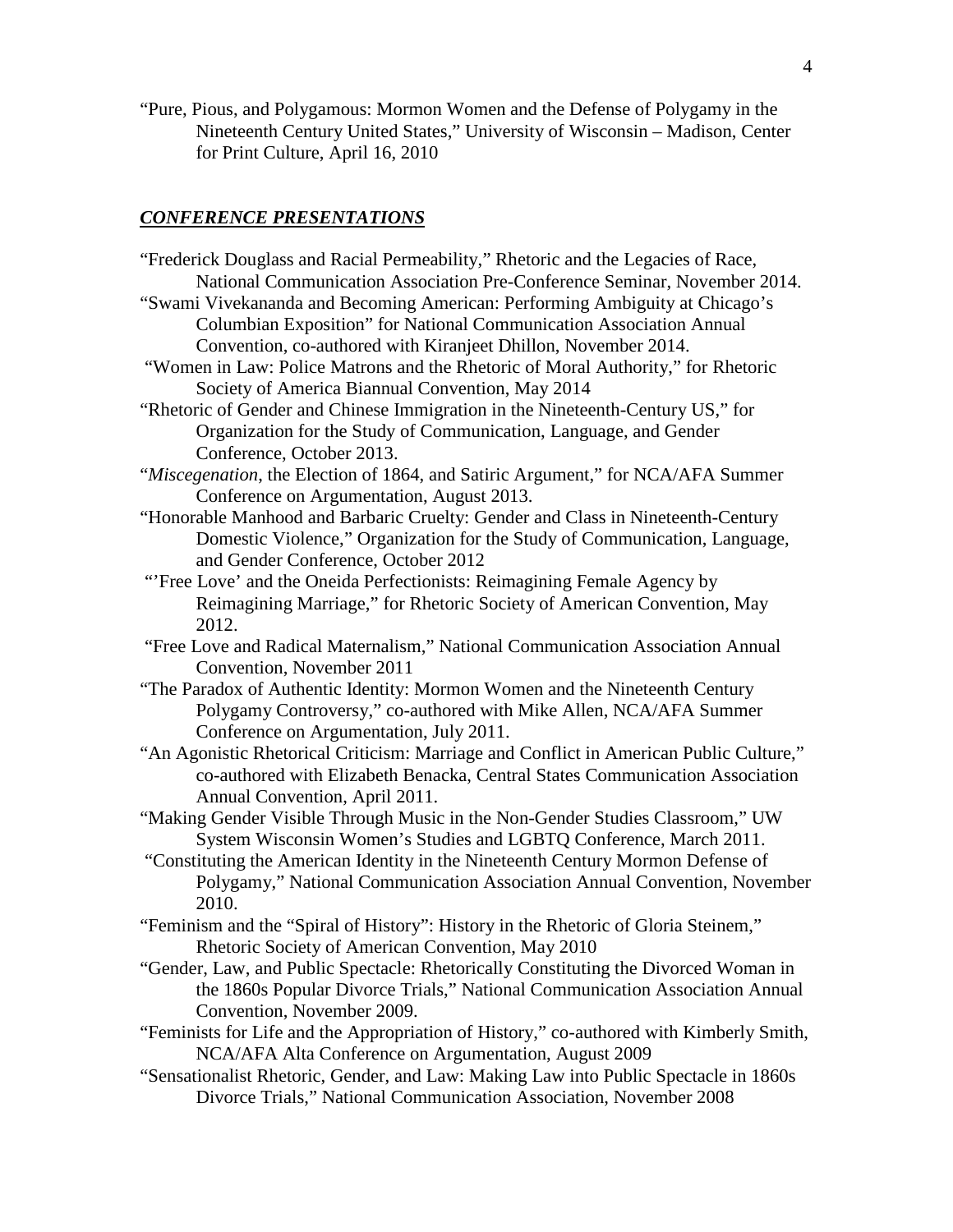"Listening to History Speak: Interpreting Family and State from the Nineteenth Century to the Contemporary Gay Marriage Debate," paper competitively selected, National Communication Association, November 2008

- "Rhetorics of Marriage and Family: The Public Nature of a Private Institution," coauthored with Elizabeth Benacka, paper competitively selected, Rhetoric Society of America Convention, May 2008
- "Race and Motherhood in the *Liberty Bell* Anti-Slavery Books," paper competitively selected, Interdisciplinary Nineteenth Century Studies Conference, April 2008
- "Race and Motherhood in the Anti-Slavery Movement," paper competitively selected, National Communication Association Annual Convention, November 2007
- "Limiting the Rule of the Father: Culture and Legal Change in Nineteenth Century Child Custody Law," paper competitively selected, National Communication Association Annual Convention, November 2007
- "Law as Father: The Relationship between the State and Family in Progressive Era Child Custody Law," paper competitively selected, Conference on Law and the Humanities, March 2007
- "Law as Father: The Relationship between the State and Family in Progressive Era Child Custody Law," Rhetoric Society of America Biennial Conference, May 2006
- "Fighting for Legal Change: The Legal Rhetorics of Susan B. Anthony and Myra Bradwell," Susan B. Anthony & the Struggle for Equal Rights Women's History Conference, March 2006
- "Performing Parenthood in the Law: Law as Father in the Creation of the Juvenile Court," paper competitively selected, American Society for the History of Rhetoric/NCA pre-conference, November 2005.
- "Myra Bradwell: Redefining the Relationship between Women and Law," paper competitively selected, Feminism(s) & Rhetoric(s) Conference, October 2005
- "Torn from Her Very Bosom: Melodramatic Argument in Nineteenth Century Law," paper competitively selected, Alta Conference on Argumentation, August 2005
- "Torn From Her Very Bosom: Rhetorics of Motherhood in Nineteenth Century Child Custody Law," paper competitively selected, Northwestern University Mellon Dissertation Forum, May 2005
- "Defining Race in Plessy v. Ferguson: Reconciling Contradiction through the Use of Associational Clusters," paper competitively selected, Central States Communication Association Annual Conference, April 2005
- "The Value of Motherhood: Supreme Court Appropriations of Second Wave Rhetorics of Motherhood," paper competitively selected, National Communication Association Convention, Chicago, November 2004
- "Arguing Evolution: Carrie Chapman Catt and First Wave Feminist Appropriations of Social Evolutionism," paper competitively selected, Rhetoric Society of America Biannual Convention, Austin, Texas, May 2004
- "Polarization in Martin Luther King's 'Letter from Birmingham Jail' and George Wallace's '1963 Inaugural Address,'" Rhetoric Conference, Northwestern University, Spring 2003
- "Social Change, the Court, and Child Custody: a Rhetorical Analysis of a 19<sup>th</sup> Century Child Custody Decision," paper competitively selected, National Communication Association Convention, New Orleans, November 2002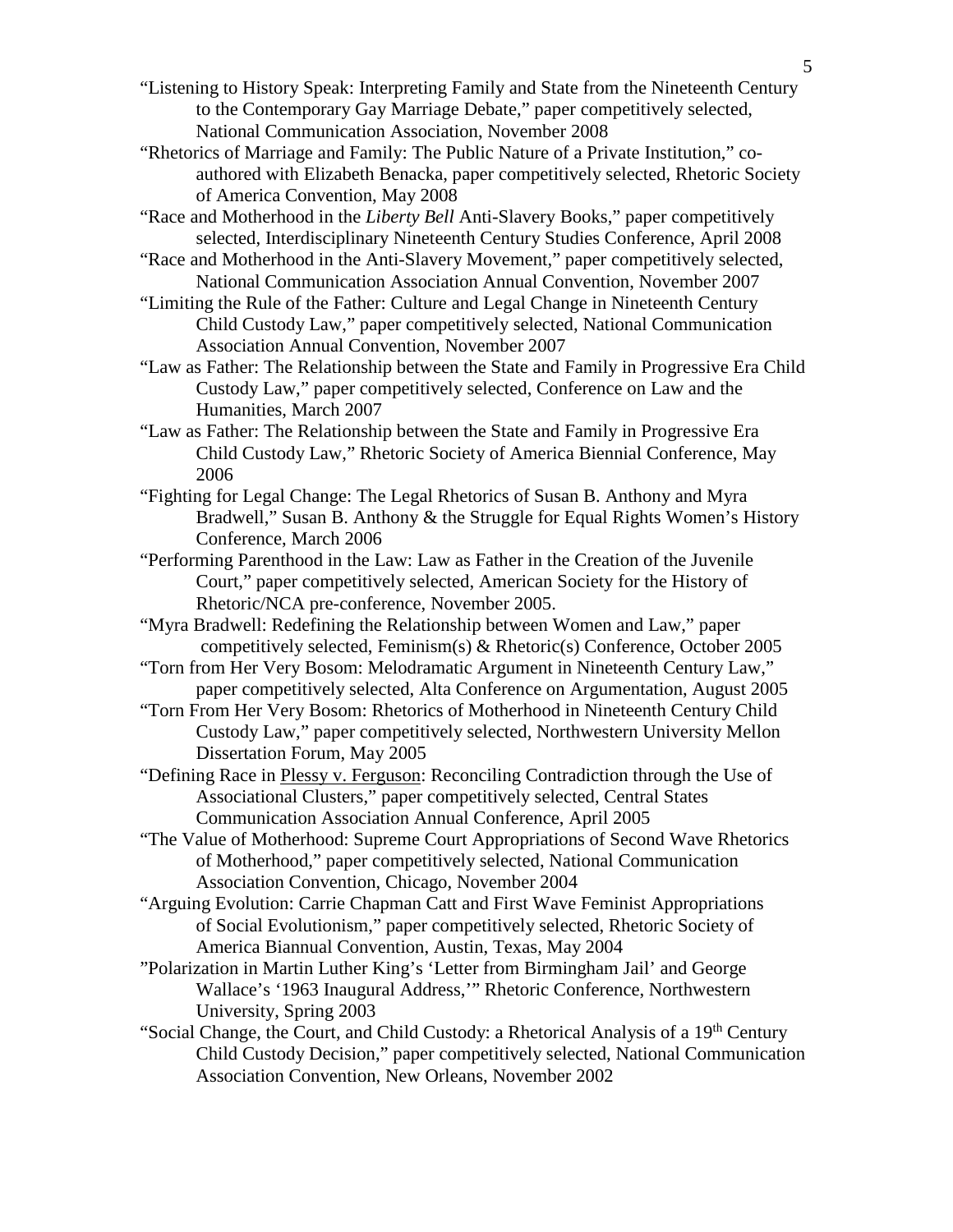#### *TEACHING EXPERIENCE*

# *University of Wisconsin – Milwaukee*

*Assistant Professor, 2007-present*

Critical Analysis of Communication (graduate and undergraduate) Rhetorics of Radicalism in the United States (undergraduate) Rhetoric of Women's Rights in the United States (graduate and undergraduate) Theory and Practice of Argumentation (graduate) Public Deliberation (graduate) Gender and Communication (undergraduate) Seminar in Public Address (graduate)

### *Lake Forest College:*

*Instructor, Spring 2005-2006 and Visiting Assistant Professor, 2006-2007:* Introduction to Communication Rhetoric and Speech Topics in Communication: Legal Communication Topics in Communication: Gender and Media Topics in Communication: Rhetorics of Radicalism

*Northwestern University:* 

*Graduate Instructor, 2002-2004:*

Arts of Controversy: Introduction to Rhetorical Thinking Introduction to Public Speaking

*Graduate Teaching Assistant, 2003-2004:* Theories of Argumentation

#### *WORK EXPERIENCE*

|           | 2014-present Associate Professor, Communication Department, University of |
|-----------|---------------------------------------------------------------------------|
|           | Wisconsin - Milwaukee                                                     |
| 2007-2014 | Assistant Professor, Communication Department, University of              |
|           | Wisconsin-Milwaukee                                                       |
| 2006-2007 | Visiting Assistant Professor, Communication Department, Lake Forest       |
|           | College, Lake Forest, Illinois                                            |
| 2005-2006 | Instructor, Communication Department, Lake Forest College, Lake Forest,   |
|           | <b>Illinois</b>                                                           |
| 1999-2000 | Research Assistant for Louise Knight, Evanston, Illinois                  |
| 2000-2001 | Conference and Administrative Assistant, Gender Studies Program,          |
|           | Northwestern University                                                   |
| 2000      | Research Assistant for Michael Leff, Northwestern University              |
| 2000      | Research Assistant for Jean Goodwin, Northwestern University              |
| 2000      | Conference Assistant, Communication Studies, Northwestern University      |
| 1999-2001 | Intern and Volunteer, Chicago Legal Aid to Incarcerated Mothers           |
|           | (CLAIM), Chicago, Illinois                                                |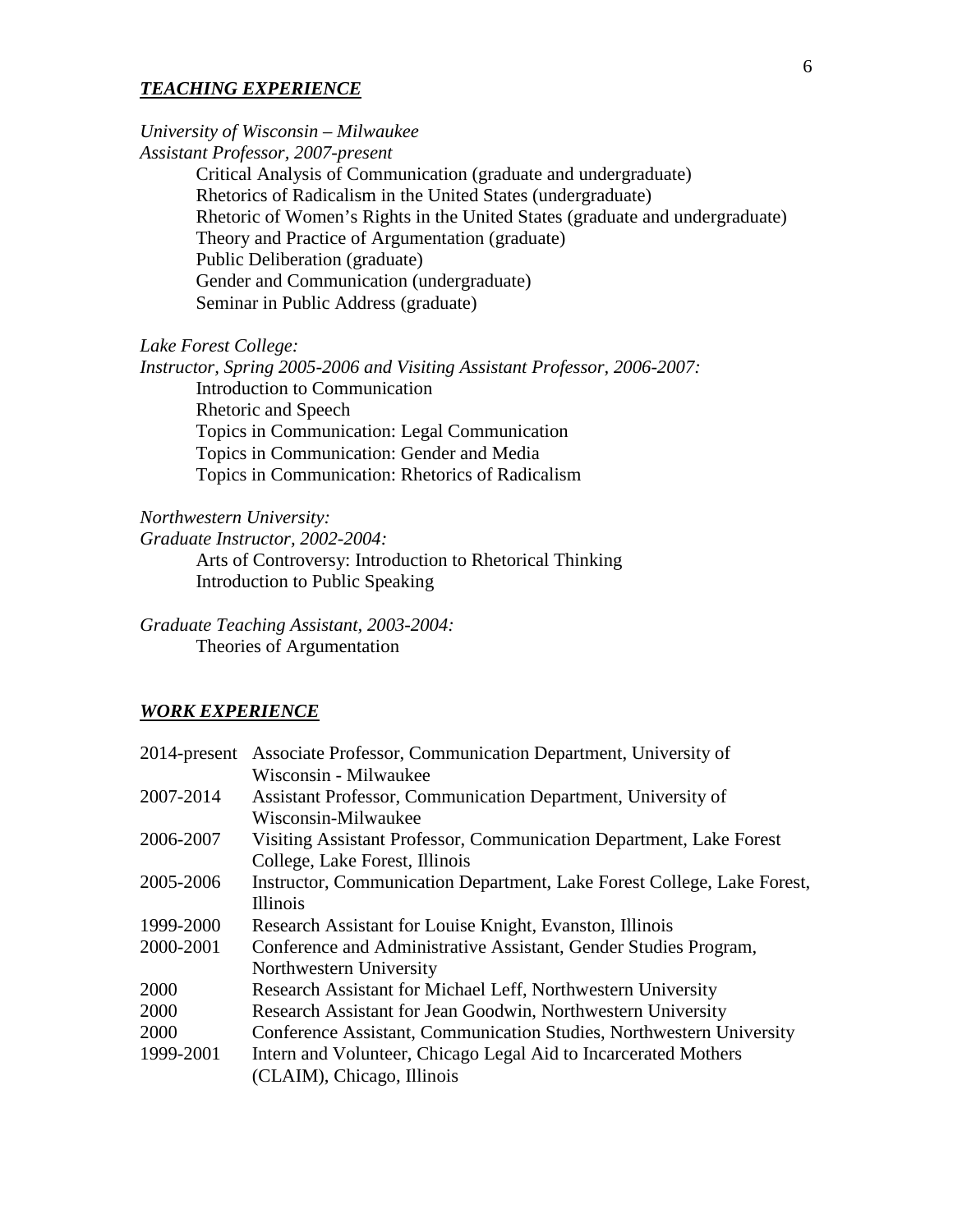## 1998-2000 Volunteer, Chicago Debate Commission, Community Renewal Society, Chicago, Illinois

## *SERVICE EXPERIENCE*

*Disciplinary Service:*

Ad Hoc Reviewer:

*Communication Monographs* 2007, 2008, 2009, 2010, 2011 *Journalism and Mass Communication Quarterly* 2010 *Law and Social Inquiry* 2010 Rhetorical and Communication Theory division of the National Communication Association 2008, 2009, 2010, 2013, 2014 Public Address Division of the National Communication Association 2010, 2011, 2012, 2013, 2014 Feminist and Women's Studies Division of the National Communication Association, 2012

Secretary, Rhetorical and Communication Theory Division, National Communication Association 2008

Nominating Committee, Public Address Division Representative, National Communication Association, 2014-2015

*University Service:*

Department Service:

Director of Undergraduate Studies 2012-present Awards Committee 2007-2009 Rhetorical Leadership Committee 2007-present 103 Advisory Committee 2007-present Graduate Affairs Committee 2009-2012 Undergraduate Research Committee 2009-2011 Website Liaison 2010-2011 Ad Hoc Academic Forecasting Committee 2008 Ad Hoc Regents Teaching Award Committee 2009 Ad Hoc Colloquia Committee 2011-2012 Ad Hoc Undergraduate Majors Committee 2011 Course Director Commun 335 and 402 Women's Studies Affiliate 2007-present Women's Studies Steering Council 2011-2014 Women's Studies Committees: Scholarship Committee 2012 Women's Studies Director Job Search Committee 2013 Research Award Committee 2014 Faculty Advisor for University of Wisconsin – Milwaukee Student Chapter of the Rhetoric Society of America 2010-present Faculty Advisor for University of Wisconsin – Milwaukee Chapter of Lampda Pi Eta 2012-2014 Peer Reviewer for Graduate School Research Committee Award 2013